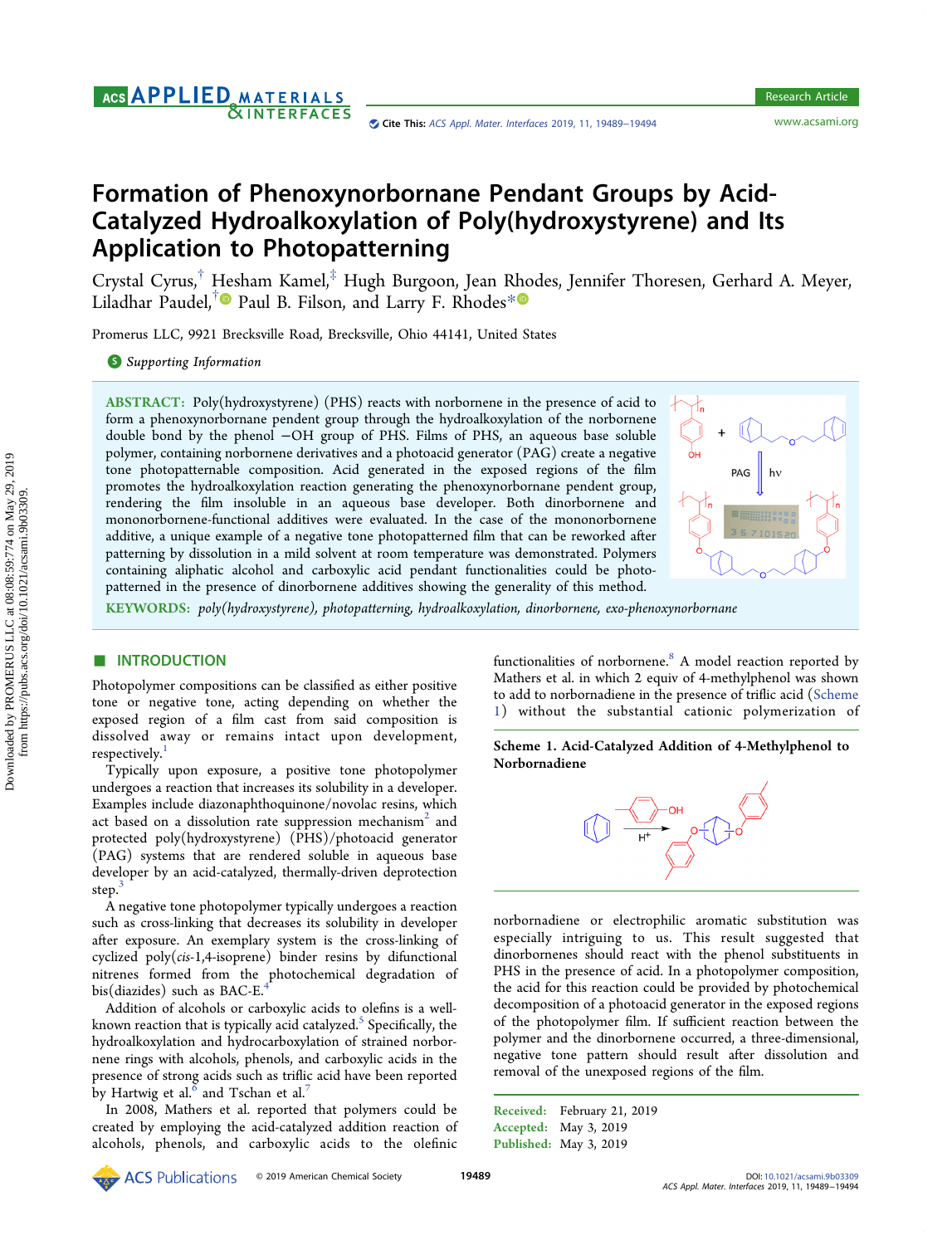## <span id="page-1-0"></span>ACS Applied Materials & Interfaces **Research Article** 8 and 2011 and 2012 and 2012 and 2013 and 2013 and 2013 and 2013

In this contribution, we show that phenol-functional polymers such as PHS react with norbornene to create phenoxynorbornane pendent groups. On the basis of this hydroxyalkoxylation reaction, PHS can be patterned to give negative tone images when formulated with a photoacid generator and dinorbornene additives. The ability to form negative tone patterns with PHS is not limited to the dinorbornenes NBEtOEtNB and NBCH<sub>2</sub>OCH<sub>2</sub>OCH<sub>2</sub>NB. We also demonstrate that the mononorbornene (5-norbornene-2-phenylacetate, NBPhOAc) can yield negative tone patterns with PHS also (Chart 1).

Chart 1. Structures of Norbornene Additives Used To Make Negative Tone Formulations



## **EXPERIMENTAL SECTION**

**General Procedures.** Poly(hydroxystyrene) (PHS, nominal  $M_w$  = 27,400) was purchased from Sigma Aldrich Company. Irgacure 290 was sourced from BASF. TMAH (tetramethylammonium hydroxide, 0.26 N, Microposit MF-CD-26 from Dow) was purchased from MicroChem. NBCH<sub>2</sub>OCH<sub>2</sub>OCH<sub>2</sub>NB was prepared previously.<sup>[9](#page-5-0)</sup> 5-Norbornene-2-ethanol (NBEtOH) was prepared as previously published<sup>[10](#page-5-0)</sup> as was 5-norbornene-2-phenylacetate (NBPhOAc).

NMR spectra were recorded at 298 °K on a Bruker Avance III HD spectrometer operating at 500.15  $({\rm ^1H})$  MHz and 125.78  $({\rm ^{13}C})$  MHz. Chemical shifts are reported relative to tetramethylsilane  $(^1H, ^{13}C, 0)$ ppm) recorded at the same temperature.

FT-IR spectra were recorded using a Nicolet iS50 instrument. Samples were analyzed using a diamond cell from High Pressure Diamond Optics.

GPC data were obtained using a Polymer Labs GPC50 instrument with a refractive index detector. The data was collected at 40 °C using PL 5  $\mu$ m Guard and PLgel 5  $\mu$ m Mixed-C  $\times$  2 columns with stabilized tetrahydrofuran as the solvent. Poly(styrene) standards of known molecular weight were run using the same conditions and column set to create a calibration curve.

GC−MS data were obtained using a 1% solution of analyte in tetrahydrofuran (Fisher, Optima) using an Agilent 6890N gas

chromatograph fitted with an Ultra-1 methyl siloxane column (Agilent, 0.33  $\mu$ m film thickness, 200  $\mu$ m  $\times$  25 m) and an Agilent 5975B quadrupole mass spectrometer. A 1  $\mu$ L injection was made (1:20 split ratio) with helium carrier gas at 1 mL/min. The MS conditions were: electron impact mode, 70 eV, MS source 250 °C, MS quadrupole at 150 °C, electron multiplier 1235 volts, with masses scanned from 46 to 405 amu. The postcolumn eluent was also connected to a flame ionization detector (FID) using a two-way splitter. FID conditions were a hydrogen flow of 40 mL/min, an air flow of 400 mL/min, and a nitrogen flow of 30 mL/min. The purity of the analyte was determined from the integrated peak areas in the FID chromatogram.

Reaction of PHS with Norbornene. A solution of norbornene (2.35 g, 25.0 mmol), PHS (3.00 g), and Irgacure 290 (0.180 g, 0.133 mmol) in 2-heptanone (10.0 g) was made. The solution was exposed with broadband UV light using an Electro-lite UV curing system equipped with a medium-pressure Hg lamp for 60 s. The solution was then heated to 100 °C for 24 h. A portion of the solution  $(1.48 \text{ g})$  was added to 8.1 g of methanol to give a milky emulsion. The emulsion was centrifuged for 10 min at 4000 rpm to give a pale yellow oily product. The solvent was decanted from the oil, and the oil was dissolved in acetone (0.88 g). To this solution was added methanol (6.7 g) to give a white emulsion. The emulsion was centrifuged for 10 min at 4000 rpm to give a pale yellow oily solid. The solvent was decanted, and the resulting solid was washed with methanol (∼8 g × 2) and then dried in a vacuum oven at 50 °C for 24 h to give a very pale yellow solid (0.26 g). GPC:  $M_w = 42,400$ ;  $M_n = 24,700$ . GPC, FT-IR and NMR results can be found in the Supporting Information, [Figures S1](http://pubs.acs.org/doi/suppl/10.1021/acsami.9b03309/suppl_file/am9b03309_si_001.pdf)−S9.

Synthesis of NBEtOEtNB. 2-Norbornene ethanol (NBEtOH, 1360 g, 9.85 mol), anhydrous tetrahydrofuran (6590 g), and sodium tert-pentoxide (95%, 540 g, 4.91 mol) were added to a 20 L glass reactor. The jacketed glass reactor was equipped with an agitator and fitted with a water-cooled overhead condenser and a 10 L glass overhead receiver vessel. Oxygen was removed from the reactor system using three pressure/vent swings with nitrogen. The reactor was placed under a nitrogen atmosphere and cooled to 0 °C. para-Toluenesulfonyl chloride (940 g, 4.93 mol) was slowly added to the reaction mixture while maintaining temperature in a range of 0−10 °C. The reaction mixture was then heated to 50 °C and maintained at this temperature for 92 h. The crude product was then distilled under vacuum to obtain a liquid ( $\geq$ 99.5% assay by GC). NMR and MS results can be found in the Supporting Information, Figures S10−S12.

Photoactive Composition Formulation, Wafer Processing, Exposure, and Development Details. In a typical formulation, PHS (0.50 g), NBEtOEtNB (0.055 g), and Irgacure 290 (0.011 g)



Figure 1. <sup>1</sup>H NMR of the reaction product of PHS and norbornene after exposure and heating in the presence Irgacure 290. Inset shows the integration of the downfield region of the spectrum. \* = protio impurity in dioxane- $d_8$ , # = water,  $\omega$  = residual acetone.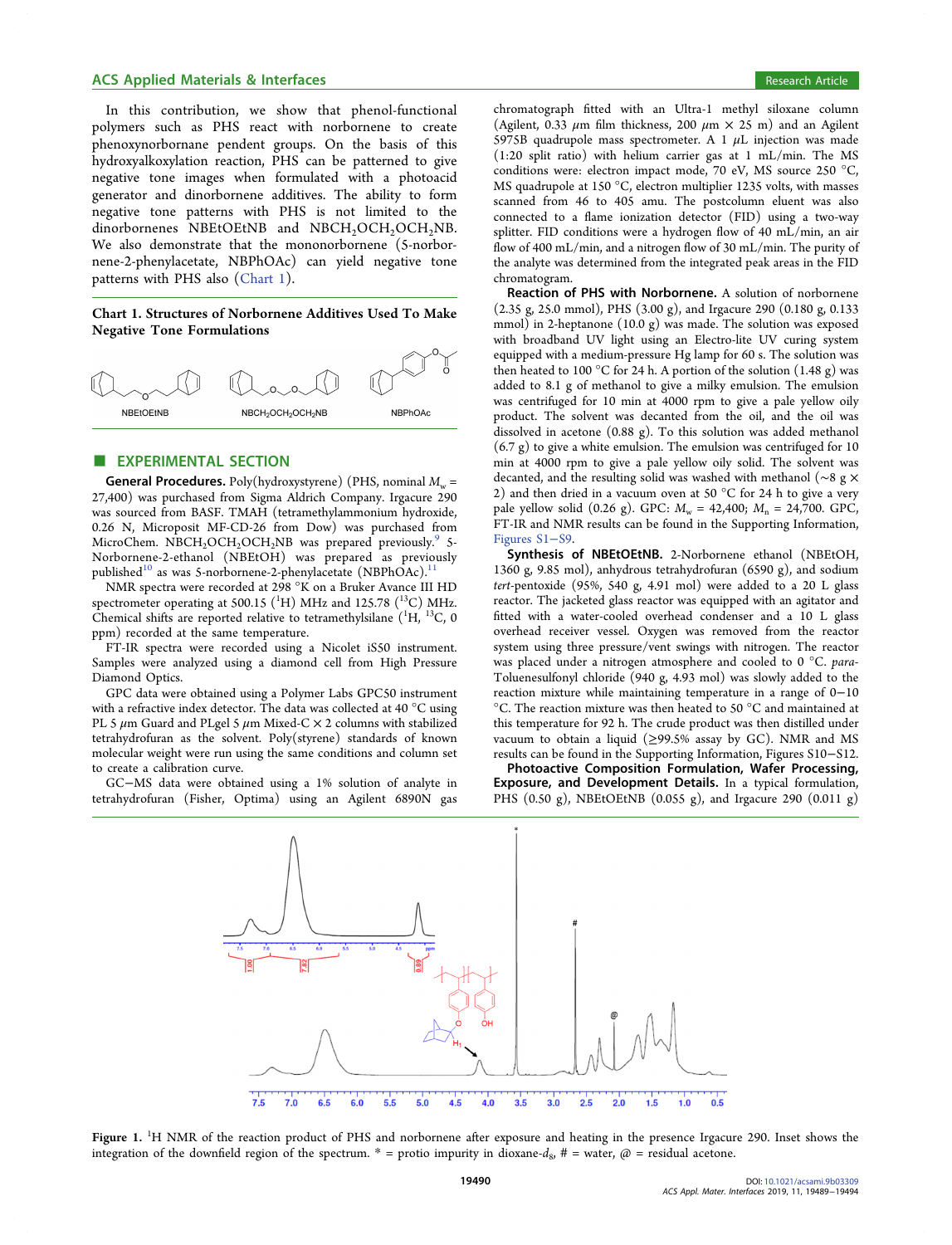#### ACS Applied Materials & Interfaces **Research Article** Research Article

were dissolved in PGMEA (4.5 g) and filtered through a 0.45 micron PTFE syringe filter. The solutions were spin-coated onto 4 in thermal silicon oxide wafers. The wafers were baked for 2 min at 100 °C to remove residual solvent from the films. The films on the wafers were image-wise exposed through a 365 nm band-pass filter using an ABM mask aligner at an exposure dose of 113 mJ/cm<sup>2</sup> at 365 nm. The wafers were then baked for 2 min at 100 °C. The wafers were then developed by immersion in TMAH. In all cases where images were observed, the images were negative tone. The minimum feature size was determined by optical microscopy, and the film thickness loss during development was determined by profilometry before and after development.

## ■ RESULTS AND DISCUSSION

Reaction of PHS with Norbornene. Before embarking on photopatterning experiments, we decided to generate evidence that the pendent phenol functionality of PHS could add across the double bond of norbornene in the presence of acid generated from the exposure of a photoacid generator. Thus, a solution of PHS, norbornene, and Irgacure 290 was exposed to UV light and then heated. Irgacure 290 is a sulfonium salt of tetrakis(pentafluoroborate), which absorbs UV light subse-quently generating a strong acid.<sup>[12](#page-5-0)</sup> After heating this mixture, the resulting polymer was isolated as a solid and was characterized.

The average molecular weight of the isolated polymer after reaction with norbornene increased from 23,100 ( $M_{\rm w}/M_{\rm n}$  = 1.67) to 42,400  $(M_w/M_n = 1.72)$  based on our GPC measurements. The FT-IR spectrum of the reaction product shows a band around 3400 cm<sup>−</sup><sup>1</sup> consistent with −OH functionality, albeit in substantially reduced intensity compared to the PHS starting material consistent with the addition of the −OH group across the norbornene double bond [\(Figure S2](http://pubs.acs.org/doi/suppl/10.1021/acsami.9b03309/suppl_file/am9b03309_si_001.pdf)). From an overlay of the finger print region of FT-IR spectra of the starting material and reaction product, two new peaks are observed with approximate equal intensity at 1000 and 1078 cm<sup>−</sup><sup>1</sup> . A pair of intense peaks in this region is typical of a mixed aromatic and aliphatic ether moiety.

The <sup>1</sup>H NMR spectrum of the reaction product exhibits a broad resonance at about 7.30 ppm and a larger peak at 6.49 ppm in agreement with the  $-C_6H_4OH$  functionality and  $-C_6H_4$ – functionality on PHS, respectively ([Figure 1](#page-1-0)). However, the ratio of the integration of the two resonances (7.8 to 1) is greater than expected for the starting material (4 to 1) and is consistent with the disappearance of approximately 50% of the −OH functionality. Concomitant with the disappearance of −OH is the appearance of a new resonance at 4.13 ppm. The intensity of this peak mirrors the loss of the intensity of the peak at 6.40 ppm.

The peak at 4.13 ppm is due to  $H_1$  geminal to the phenoxy linkage between the backbone of PHS and the norbornane pendent group. A similar peak was reported for exophenoxynorbornane (Chart 2), the reaction product of phenol and norbornene. $6,13-15$  $6,13-15$  $6,13-15$  $6,13-15$  $6,13-15$ 

Chart 2. Structure of exo-Phenoxynorbornane Model Compound

Proof of the connectivity of the norbornane pendent group to the aromatic substituent of PHS is found in the HMBC spectrum, which shows a three-bond correlation between the *ipso* carbon of the aromatic ring and  $H_1$  ([Figures S8 and S9](http://pubs.acs.org/doi/suppl/10.1021/acsami.9b03309/suppl_file/am9b03309_si_001.pdf)).

Further, evidence for the addition of norbornene to the −OH functionality is obtained from the aliphatic resonances observed in the HMQC  ${}^{1}H-{}^{13}C$  correlation experiment. In [Figure 2](#page-3-0), 10 peaks are observed in the correlation map because of carbons 2−7 and their associated protons. The carbon resonances at 41.12  $(C_4)$  and 35.43  $(C_3)$  are confirmed to be methine carbons based on the <sup>13</sup>C-DEPT135 experiment ([Figures S3 and S4\)](http://pubs.acs.org/doi/suppl/10.1021/acsami.9b03309/suppl_file/am9b03309_si_001.pdf). Similar resonances are reported in the literature for the exo-phenoxynorbornane model compound.[6,14](#page-5-0),[15](#page-5-0) The remaining carbon resonances are due to methylene carbons; each signal is associated with two proton resonances each in the HMQC spectrum. The carbon resonance at 39.86 is assigned to  $C_2$ , the methylene carbon vicinal to the phenoxy linkage, which shifts this signal downfield relative to the other methylene carbons. The remaining carbon resonances are assigned in accordance with those reported by Taylor et al. $^{13}$  Complete assignments of the carbon and proton cycloaliphatic resonances are found in the Supporting Information, [Figure S7.](http://pubs.acs.org/doi/suppl/10.1021/acsami.9b03309/suppl_file/am9b03309_si_001.pdf)

Synthesis and Characterization of NBEtOEtNB. The synthesis of NBEtOEtNB was achieved by deprotonating NBEtOH in the presence of one-half equivalence of sodium tert-pentoxide and para-toluenesulfonyl chloride. High-purity material was obtained after distillation. The compound was characterized by MS and NMR techniques.

The 70 eV electron impact mass spectrum of NBEtOEtNB shows a weak parent ion at  $m/z$  258. The spectrum is dominated by the base peak ion at  $m/z$  66, resulting from reverse Diels–Alder fragmentation.<sup>[16](#page-5-0)</sup> Ions observed at *m/z* 79 and 91 match those previously described for norbornenes.<sup>[16](#page-5-0)</sup> The peak at  $m/z$  of 121 represents a C-O  $\alpha$ -cleavage in NBEtOEtNB and formation of the NBEt ion. A peak at  $m/z$ 193, [M-65+], was reported in other oxygen-substituted norbornenes and interpreted as reverse Diels−Alder fragmen-tation coupled with hydrogen migration.<sup>[17](#page-5-0)</sup>

The NMR spectra collected for NBEtOEtNB are consistent with a dinorbornene compound. Assignments of the proton and carbon signals were made with the assistance of the HSQC spectrum [\(Figures S10 and S11](http://pubs.acs.org/doi/suppl/10.1021/acsami.9b03309/suppl_file/am9b03309_si_001.pdf)). This compound exhibits an endo/exo ratio of 77:23 according to the integration of the olefinic proton resonances in the <sup>1</sup>H NMR spectrum.

Photopatterning Results. The concept of an acidcatalyzed hydroalkoxylation reaction in a photoactive formulation was tested by mixing the phenol-substituted polymer, PHS, with NBEtOEtNB (10% by weight on the polymer) in the presence of a PAG (Irgacure 290, 2% by weight on the polymer). The formulation was made in PGMEA, [Table 1](#page-3-0), formulation 1.

Spin-coated films of formulation 1 on silicon gave excellent negative tone patterns after image-wise exposure, postexposure bake, and development with TMAH. Five microns via holes were resolved in the 1  $\mu$ m-thick film [\(Figure 3](#page-3-0)). There was no film thickness lost nor was the film swollen during development (formulation 1 in [Table 2](#page-3-0)). The lack of film thickness loss suggests that a sufficient number of phenol functionalities reacted with the dinorbornene additive to prevent dissolution or swelling. Assuming that all norbornene functionality in the formulation reacted, ∼10% of the phenol substituents would be involved in cross-linking and not available for dissolution or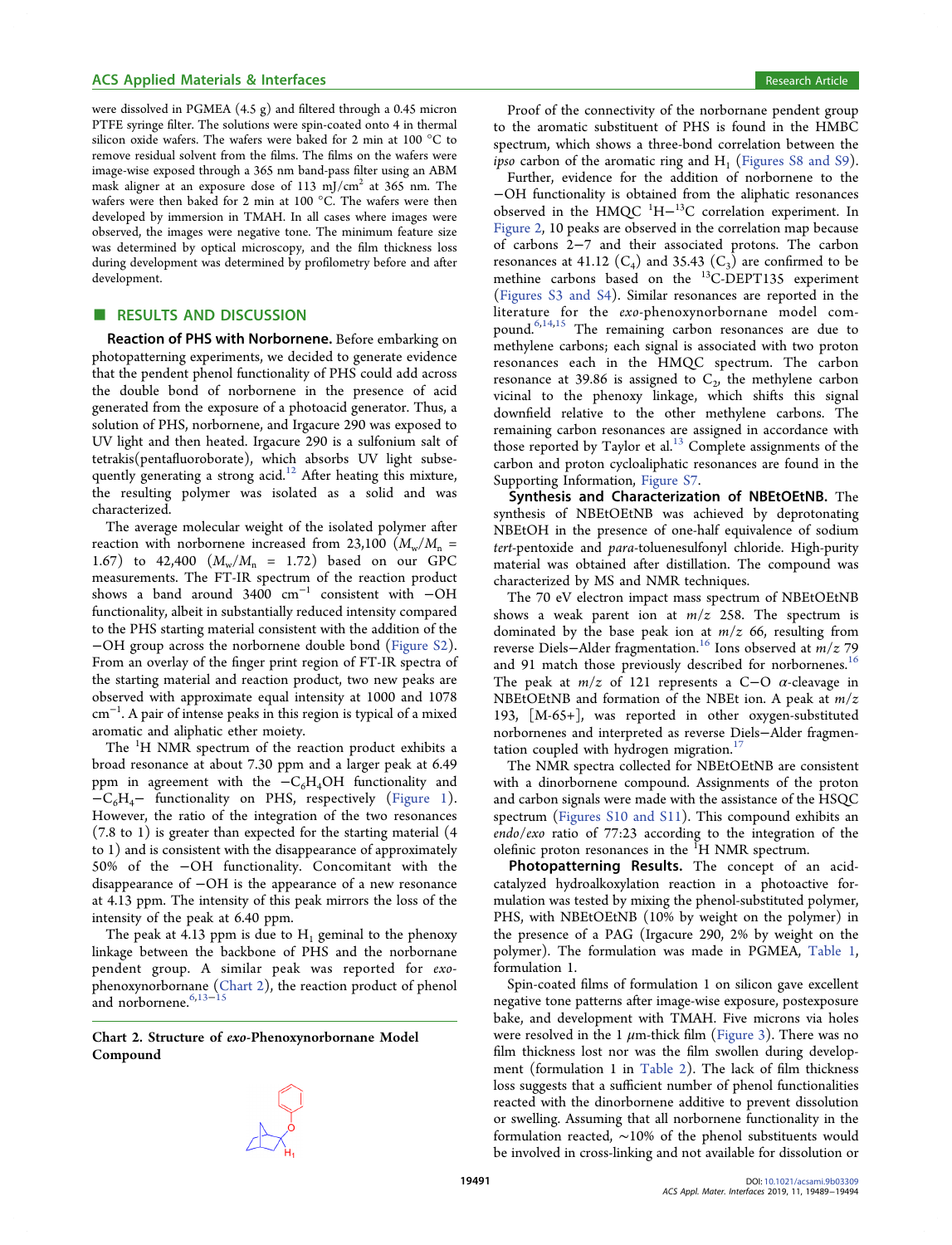<span id="page-3-0"></span>

Figure 2. Upfield portion of the HMQC spectrum for the reaction product of PHS and norbornene after exposure and heating in the presence Irgacure 290.  $*$  = residual acetone.

| Table 1. Photoactive Formulation Details |
|------------------------------------------|
|------------------------------------------|

| formulation | polymer $(g)$ | norbornene additive $(g)$                                      | Irgacure 290 $(g)$ | $PGMEA$ added $(g)$ |
|-------------|---------------|----------------------------------------------------------------|--------------------|---------------------|
|             | PHS $(0.5)$   | NBEtOEtNB (0.055)                                              | 0.011              | 4.5                 |
|             | PHS $(0.5)$   |                                                                | 0.011              | 4.5                 |
|             | PHS $(0.5)$   | NBCH <sub>2</sub> OCH <sub>2</sub> OCH <sub>2</sub> NB (0.055) | 0.011              | 4.5                 |
|             | PHS $(1.0)$   | NBPhOAc(1.0)                                                   | 0.022              | 8.0                 |



Figure 3. Photochemically-initiated hydroalkoxylation cross-linking reaction and optical photomicrograph of negative tone features resolved after image-wise exposure, postexposure bake, and development of films with TMAH of formulation 1, Table 2.

Table 2. Development Times, Size of Minimum Feature Size Resolved, and Percent Film Thickness Loss during TMAH (or PGMEA) Development for Spin-Coated Films of Photoactive Formulations

| formulation    | development time | minimum<br>feature size<br>resolved | percent film thickness<br>loss (initial film thickness<br>in $\mu$ m) |
|----------------|------------------|-------------------------------------|-----------------------------------------------------------------------|
| 1              | 10 s in TMAH     | $5 \mu m$                           | $0\%$ $(1.00)$                                                        |
| 1              | 10 s in PGMEA    | $10 \ \mu m$                        | $0\% (0.70)$                                                          |
| $\overline{2}$ | 10 s in TMAH     |                                     | 100% (0.80)                                                           |
| 3              | 10 s in TMAH     | $5 \mu m$                           | 7% (0.94)                                                             |
| 4              | 10 s in TMAH     | $3 \mu m$                           | 39% (2.11)                                                            |

swelling because the equivalent ratio of phenol to norbornene functionality is ∼10:1 in formulation 1.

A similar experiment (imaging of formulation 1 with PGMEA development in Table 2) in which PGMEA was used as the developer instead of TMAH, slightly larger via holes (10  $\mu$ m) were revealed after 10 s development with no film thickness loss.

A control formulation without NBEtOEtNB (formulation 2 in Table 1) gave a 0.8  $\mu$ m-thick film that completely dissolved in TMAH after image-wise exposure and postexposure bake; no images were observed, and the film thickness loss was 100% (formulation 2, Table 2). This result shows the necessity of the dinorbornene additive for the hydroalkoxylation reaction and resulting photopatterning to occur. It also suggests that no other side reactions are occurring that cross-links the PHS preventing dissolution in TMAH or PGMEA.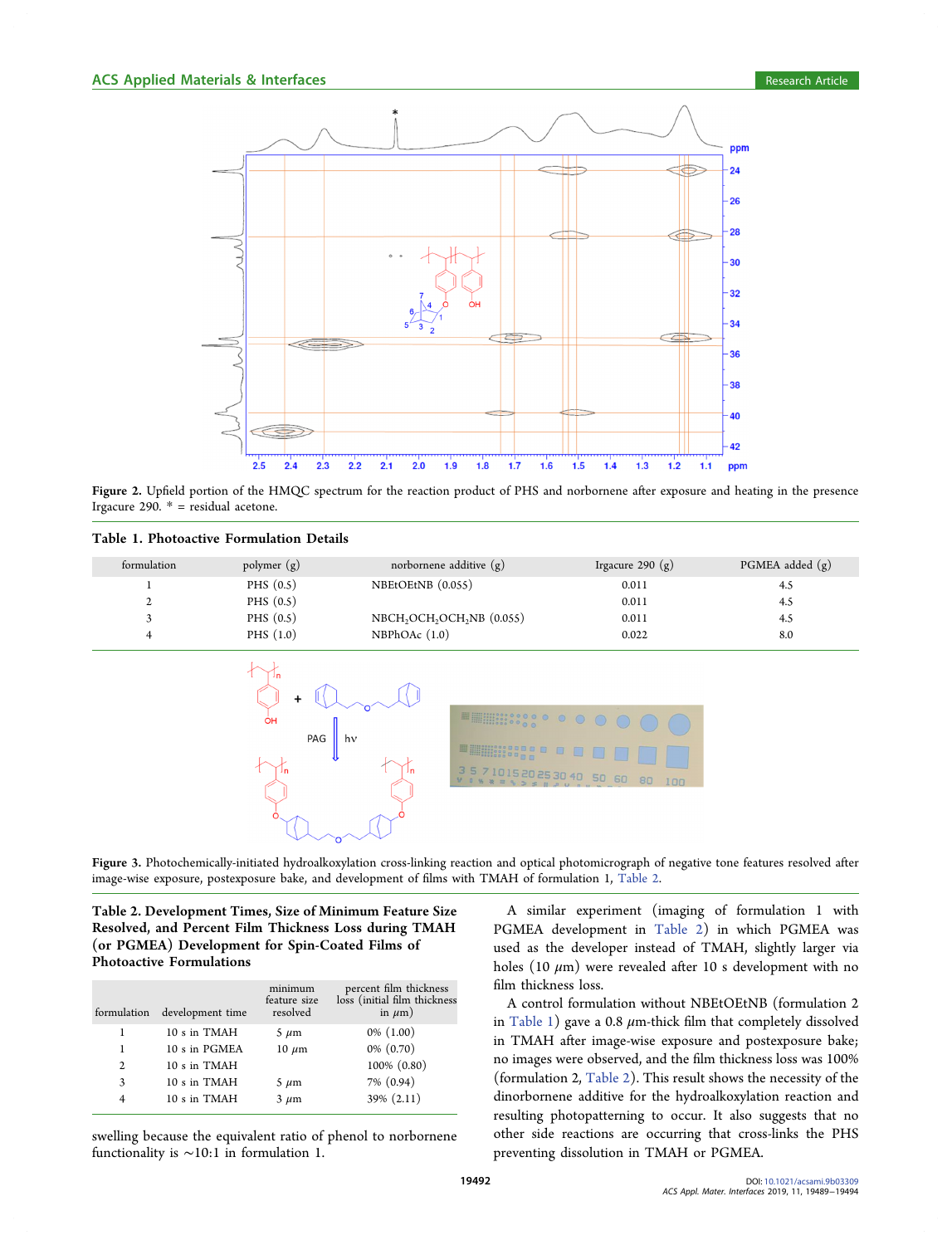#### <span id="page-4-0"></span>ACS Applied Materials & Interfaces **Research Article** Research Article

In formulation 3, NBEtOEtNB was replaced by a related dinorbornene additive, the acetal derivative,  $NBCH_2OCH_2OCH_2NB$ . As in formulation 1, 10% by weight of the acetal was mixed with PHS along with Irgacure 290 in PGMEA (formulation 3 in [Table 1\)](#page-3-0). Under identical processing conditions, films of formulation 3 gave good imaging; 5  $\mu$ m via holes were resolved in a 0.94  $\mu$ m-thick film (imaging of formulation 3 results in [Table 2](#page-3-0)). However, in this case, some film thickness loss was observed (7%) after development. This may be an indication of either the slightly lower reactivity of the acetal toward hydroalkoxylation or, more likely, some degradation of the acetal linkage in the presence of acid. Nevertheless, good imaging was observed for this dinorbornene.

We also tested the ability of a mononorbornene additive to create a photopatternable composition with PHS. In this case, a 22% by weight (on polymer) mixture of NBPhOAc on PHS and Irgacure 290 in PGMEA was made, formulation 4 in [Table](#page-3-0) [1](#page-3-0). For this formulation, excellent negative tone photopatterning resolution was observed  $(3 \mu m)$  via holes resolved), but film thickness loss was quite high (39%) for a 2.11  $\mu$ mthick film. Nevertheless, these results prove that a monofunctional norbornene can render PHS negative tone photopatternable when exposed with a PAG. These results are consistent with a hydroalkoxylation reaction across the norbornene double bond that effectively reduces the TMAH solubility of the PHS, creating a sufficient dissolution rate contrast to form patterns after development. This type of dissolution rate contrast mechanism is unique among negative tone photopolymer compositions. Typically, the photopatterning mechanism relies on cross-linking in negative tone materials.

As further proof that a cross-linking mechanism is not responsible for the dissolution rate contrast in a formulation with NBPhOAc, it was discovered that an exposed film (∼0.5  $\mu$ m initial film thickness) of the formulation 4 was readily dissolved and washed off the wafer upon immersion in PGMEA for 1 min. In contrast, when PGMEA is used to develop a film containing NBEtOEtNB (i.e., formulation 1), there was no film thickness loss in the exposed regions. The ability to form negative tone patterns by the TMAH development followed by dissolution and removal from the wafer in PGMEA shows that formulations with the monofunctional norbornene additive are a rare example of negative tone compositions that are not cross-linked but can be patterned yet readily removed with mild solvent-like PGMEA at room temperature. Cross-linked photopolymers typically require immersion in strong solvents such as DMF, NMP, or DMSO at high temperatures in order to be removed (i.e., reworked).<sup>18</sup>

We also tested the photopatterning capability of polymers containing both aliphatic alcohol and carboxylic acid functionalities with NBEtOEtNB and Irgacure 290. Both types of polymer films yielded negative tone, micron-sized features after image-wise exposure, postexposure bake, and development with TMAH [\(Table S2](http://pubs.acs.org/doi/suppl/10.1021/acsami.9b03309/suppl_file/am9b03309_si_001.pdf)). This proves that aliphatic alcohol (HFANB/NBMeOH) and carboxylic acidfunctional (BuOH ROMA) polymers participate in the acid catalyzed addition to the norbornene functionality yielding a cross-linked film (Chart 3).

## ■ CONCLUSIONS

This work has demonstrated that aqueous base-soluble, −OH functional polymers can be prompted to undergo addition

Chart 3. Structures of Aliphatic Alcohol-Functional Polymer and Carboxylic Acid-Functional Polymer that can be Imaged when Formulated with Dinorbornene and PAG Additives



reactions with both di- and mononorbornene additives when exposed in the presence of a photoacid generator. As a result, the polymer can be photopatterned after image-wise exposure and TMAH development. In the case of dinorbornenes, the mechanism of photopatterning is cross-linking. For the mononorbornene, the hydroalkoxylation reaction is the cause of dissolution rate contrast because the acidic −OH from the pendent phenol group adds across a double bond and is no longer available to dissolve the polymer in aqueous base. This composition is a rare example of a negative tone photopatternable, yet reworkable, photopolymer formulation.

## ■ ASSOCIATED CONTENT

#### **6** Supporting Information

The Supporting Information is available free of charge on the [ACS Publications website](http://pubs.acs.org) at DOI: [10.1021/acsami.9b03309.](http://pubs.acs.org/doi/abs/10.1021/acsami.9b03309)

GPC, NMR, and FT-IR spectra for the reaction product of PHS and norbornene; NMR and MS data for NBEtOEtNB [\(PDF](http://pubs.acs.org/doi/suppl/10.1021/acsami.9b03309/suppl_file/am9b03309_si_001.pdf))

## ■ AUTHOR INFORMATION

#### Corresponding Author

\*E-mail: [larry.rhodes@promerus.com](mailto:larry.rhodes@promerus.com). Phone: +1 440 922 1443. Fax: +1 440 922 0267.

#### ORCID<sup>®</sup>

Liladhar Paudel: [0000-0002-9678-6399](http://orcid.org/0000-0002-9678-6399)

Larry F. Rhodes: [0000-0003-4072-214X](http://orcid.org/0000-0003-4072-214X)

#### Present Addresses

† Lubrizol Advanced Materials, 9911 Brecksville Road, Brecksville, Ohio 44141, United States

‡ Allnex, 131 Revco Road, North Augusta, South Carolina 29842, United States

#### Author Contributions

The manuscript was written through contributions of all authors. All authors have given approval to the final version of the manuscript.

## **Notes**

The authors declare no competing financial interest.

#### **ENDINEERENCES**

(1) Okoroanyanwu, U. Chemistry and Lithography; SPIE Press: Bellingham; WA, USA, 2010, pp. 158−160.

(2) Dammel, R. Diazonaphthoquinone-based Resists; SPIE Press: Bellingham, WA, USA, 1993, Chapter 2.

(3) Thompson, L. F.; Willson, C. G.; Bowden, M. J. Introduction to Microlithography; 2nd ed., American Chemical Society: Washington, D.C. 1994, p. 214−232.

(4) Roy, D.; Basu, P. K.; Eswaran, S. V. Photoresists for microlithography. Resonance 2002, 7, 44−53.

(5) Smith, M. B.; March, J. March's Advanced Organic Chemistry; John Wiley and Sons: New York, 2001; pp. 996−998.